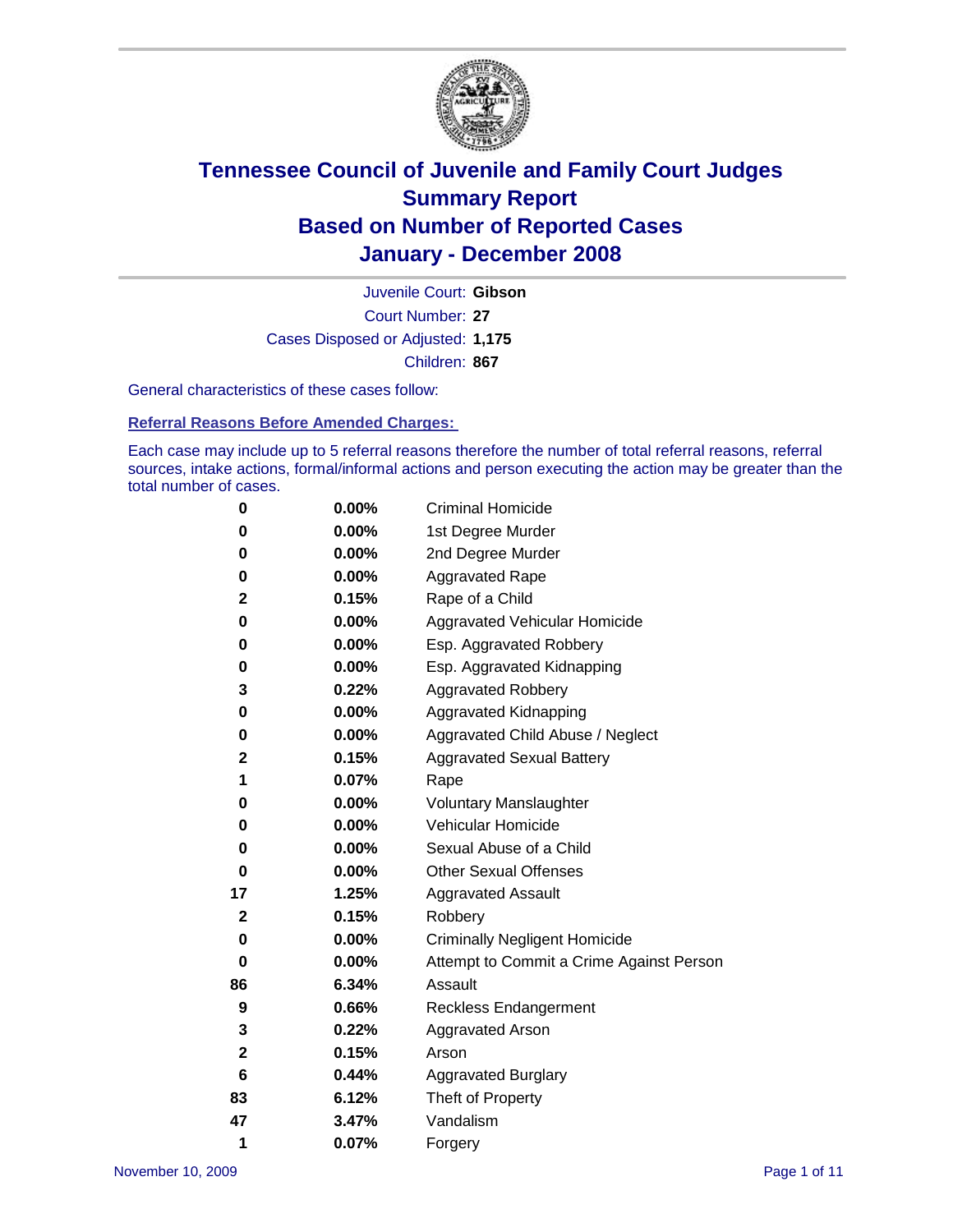

Court Number: **27** Juvenile Court: **Gibson** Cases Disposed or Adjusted: **1,175** Children: **867**

#### **Referral Reasons Before Amended Charges:**

Each case may include up to 5 referral reasons therefore the number of total referral reasons, referral sources, intake actions, formal/informal actions and person executing the action may be greater than the total number of cases.

| 4            | 0.29%    | <b>Worthless Checks</b>                                     |
|--------------|----------|-------------------------------------------------------------|
| 0            | $0.00\%$ | Illegal Possession / Fraudulent Use of Credit / Debit Cards |
| 28           | 2.06%    | <b>Burglary</b>                                             |
| $\mathbf{2}$ | 0.15%    | Unauthorized Use of a Vehicle                               |
| 0            | $0.00\%$ | <b>Cruelty to Animals</b>                                   |
| $\bf{0}$     | $0.00\%$ | Sale of Controlled Substances                               |
| 25           | 1.84%    | <b>Other Drug Offenses</b>                                  |
| 4            | 0.29%    | <b>Possession of Controlled Substances</b>                  |
| 0            | $0.00\%$ | <b>Criminal Attempt</b>                                     |
| 0            | 0.00%    | Carrying Weapons on School Property                         |
| 3            | 0.22%    | Unlawful Carrying / Possession of a Weapon                  |
| 7            | 0.52%    | <b>Evading Arrest</b>                                       |
| 0            | 0.00%    | Escape                                                      |
| $\mathbf{2}$ | 0.15%    | Driving Under Influence (DUI)                               |
| 26           | 1.92%    | Possession / Consumption of Alcohol                         |
| 16           | 1.18%    | Resisting Stop, Frisk, Halt, Arrest or Search               |
| 1            | 0.07%    | <b>Aggravated Criminal Trespass</b>                         |
| 4            | 0.29%    | Harassment                                                  |
| 0            | $0.00\%$ | Failure to Appear                                           |
| 3            | 0.22%    | Filing a False Police Report                                |
| 5            | 0.37%    | Criminal Impersonation                                      |
| 26           | 1.92%    | <b>Disorderly Conduct</b>                                   |
| 9            | 0.66%    | <b>Criminal Trespass</b>                                    |
| 4            | 0.29%    | Public Intoxication                                         |
| 0            | 0.00%    | Gambling                                                    |
| 18           | 1.33%    | <b>Traffic</b>                                              |
| 0            | 0.00%    | Local Ordinances                                            |
| 3            | 0.22%    | Violation of Wildlife Regulations                           |
| 224          | 16.52%   | Contempt of Court                                           |
| 12           | 0.88%    | Violation of Probation                                      |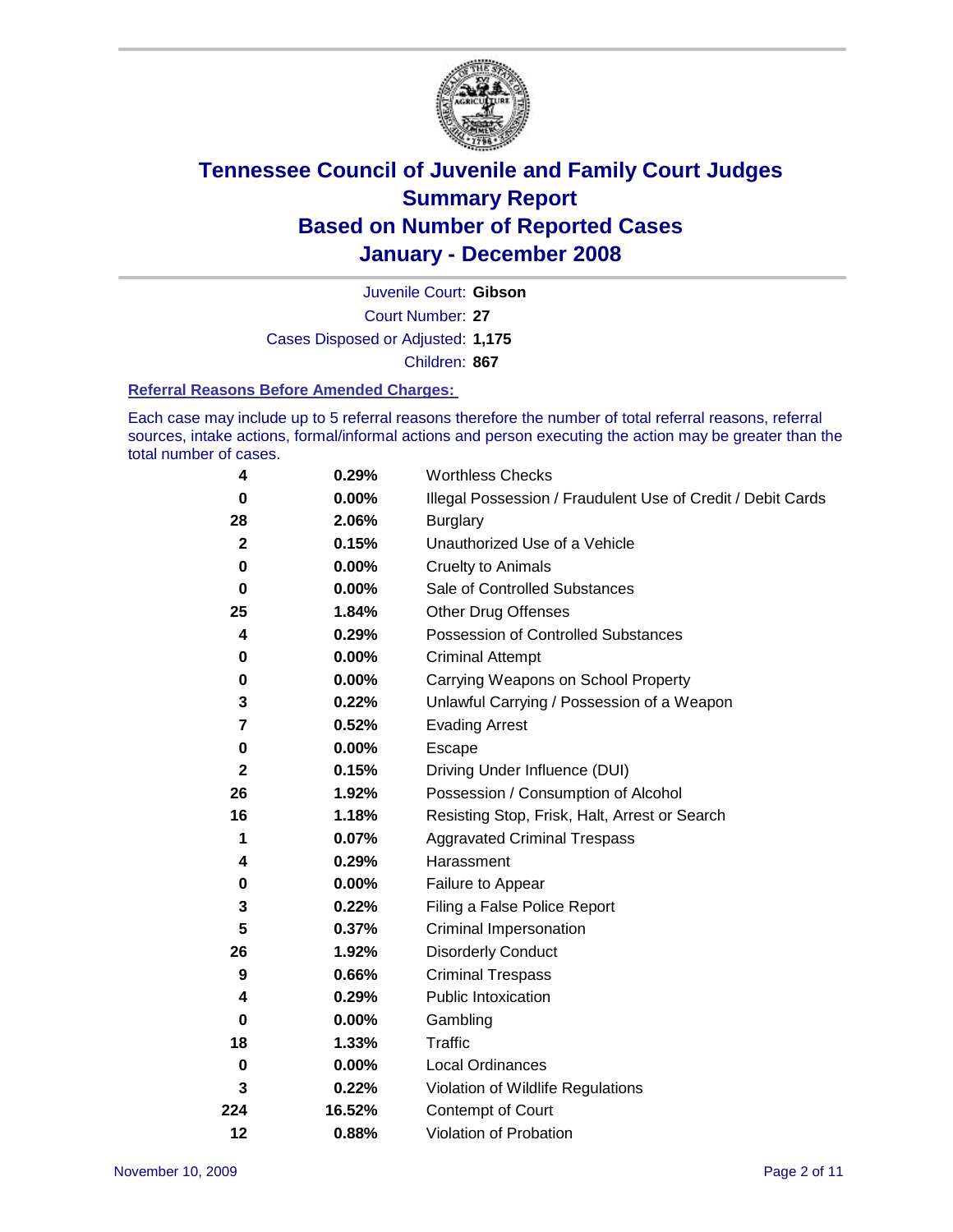

Court Number: **27** Juvenile Court: **Gibson** Cases Disposed or Adjusted: **1,175** Children: **867**

#### **Referral Reasons Before Amended Charges:**

Each case may include up to 5 referral reasons therefore the number of total referral reasons, referral sources, intake actions, formal/informal actions and person executing the action may be greater than the total number of cases.

| 8              | 0.59%    | Violation of Aftercare                 |
|----------------|----------|----------------------------------------|
| 66             | 4.87%    | <b>Unruly Behavior</b>                 |
| 71             | 5.24%    | Truancy                                |
| $\overline{7}$ | 0.52%    | In-State Runaway                       |
| 0              | 0.00%    | Out-of-State Runaway                   |
| 8              | 0.59%    | Possession of Tobacco Products         |
| 0              | 0.00%    | Violation of a Valid Court Order       |
| 7              | 0.52%    | Violation of Curfew                    |
| 0              | 0.00%    | Sexually Abused Child                  |
| 0              | 0.00%    | <b>Physically Abused Child</b>         |
| 86             | 6.34%    | Dependency / Neglect                   |
| 0              | 0.00%    | <b>Termination of Parental Rights</b>  |
| 0              | 0.00%    | <b>Violation of Pretrial Diversion</b> |
| 0              | 0.00%    | Violation of Informal Adjustment       |
| 45             | 3.32%    | <b>Judicial Review</b>                 |
| 13             | 0.96%    | <b>Administrative Review</b>           |
| 0              | $0.00\%$ | <b>Foster Care Review</b>              |
| 44             | 3.24%    | Custody                                |
| 11             | 0.81%    | Visitation                             |
| 54             | 3.98%    | Paternity / Legitimation               |
| 207            | 15.27%   | <b>Child Support</b>                   |
| 0              | 0.00%    | <b>Request for Medical Treatment</b>   |
| 0              | 0.00%    | <b>Consent to Marry</b>                |
| 39             | 2.88%    | Other                                  |
| 1,356          | 100.00%  | <b>Total Referrals</b>                 |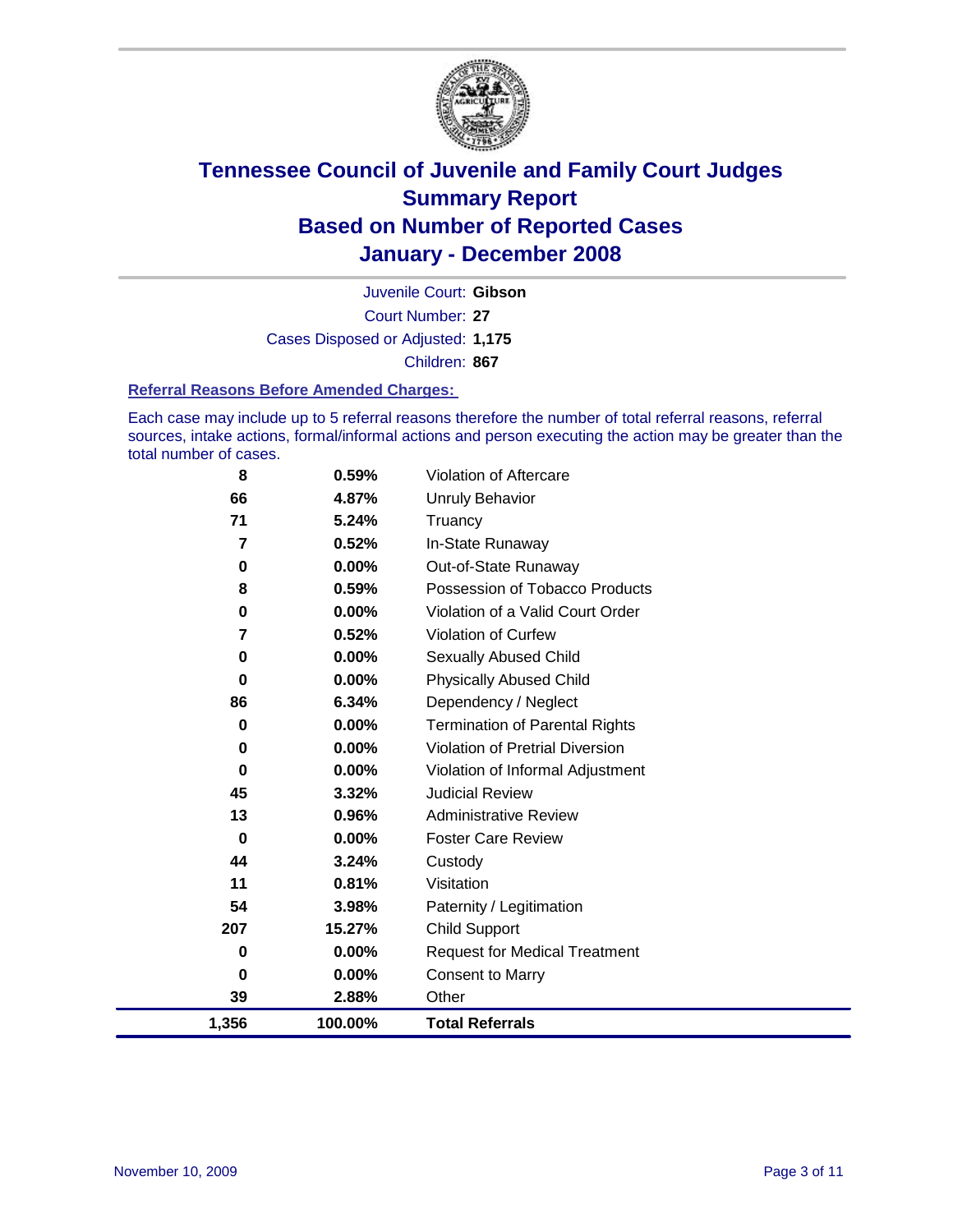

Court Number: **27** Juvenile Court: **Gibson** Cases Disposed or Adjusted: **1,175** Children: **867**

#### **Referral Sources: 1**

| 408   | 30.09%  | Law Enforcement                   |
|-------|---------|-----------------------------------|
| 31    | 2.29%   | <b>Parents</b>                    |
| 11    | 0.81%   | <b>Relatives</b>                  |
| 11    | 0.81%   | Self                              |
| 145   | 10.69%  | School                            |
| 0     | 0.00%   | <b>CSA</b>                        |
| 169   | 12.46%  | <b>DCS</b>                        |
| 482   | 35.55%  | <b>Other State Department</b>     |
| 7     | 0.52%   | <b>District Attorney's Office</b> |
| 20    | 1.47%   | <b>Court Staff</b>                |
| 0     | 0.00%   | Social Agency                     |
| 22    | 1.62%   | <b>Other Court</b>                |
| 44    | 3.24%   | Victim                            |
| 0     | 0.00%   | Child & Parent                    |
| 0     | 0.00%   | Hospital                          |
| 0     | 0.00%   | Unknown                           |
| 6     | 0.44%   | Other                             |
| 1,356 | 100.00% | <b>Total Referral Sources</b>     |

#### **Age of Child at Referral: 2**

| 867 | 100.00% | <b>Total Child Count</b> |
|-----|---------|--------------------------|
| 0   | 0.00%   | Unknown                  |
| 20  | 2.31%   | Ages 19 and Over         |
| 105 | 12.11%  | Ages 17 through 18       |
| 209 | 24.11%  | Ages 15 through 16       |
| 107 | 12.34%  | Ages 13 through 14       |
| 58  | 6.69%   | Ages 11 through 12       |
| 368 | 42.45%  | Ages 10 and Under        |
|     |         |                          |

<sup>1</sup> If different than number of Referral Reasons (1356), verify accuracy of your court's data.

<sup>2</sup> One child could be counted in multiple categories, verify accuracy of your court's data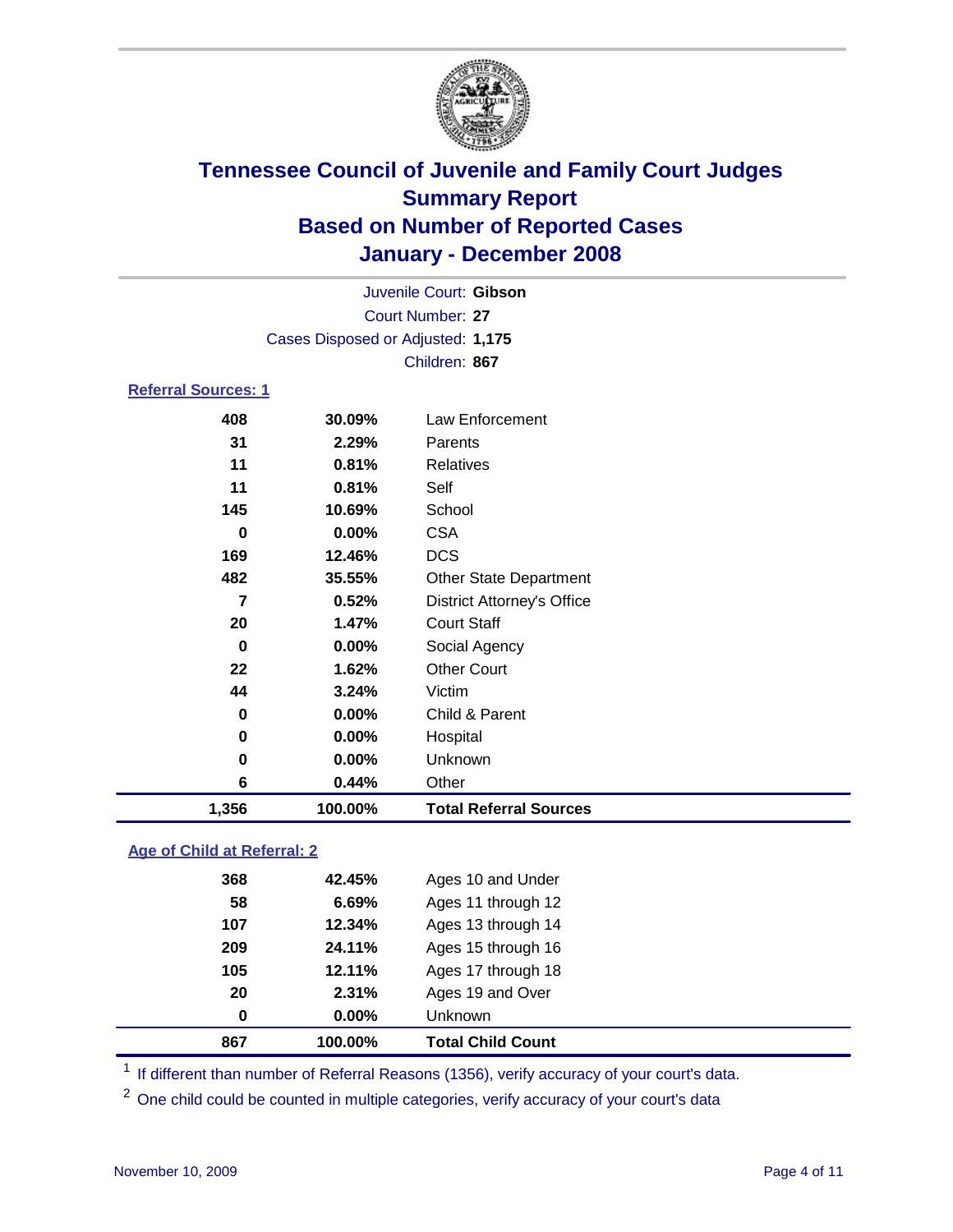

| Juvenile Court: Gibson                  |                                   |                          |  |  |  |
|-----------------------------------------|-----------------------------------|--------------------------|--|--|--|
| Court Number: 27                        |                                   |                          |  |  |  |
|                                         | Cases Disposed or Adjusted: 1,175 |                          |  |  |  |
|                                         |                                   | Children: 867            |  |  |  |
| Sex of Child: 1                         |                                   |                          |  |  |  |
| 491                                     | 56.63%                            | Male                     |  |  |  |
| 344                                     | 39.68%                            | Female                   |  |  |  |
| 32                                      | 3.69%                             | Unknown                  |  |  |  |
| 867                                     | 100.00%                           | <b>Total Child Count</b> |  |  |  |
| Race of Child: 1                        |                                   |                          |  |  |  |
| 370                                     | 42.68%                            | White                    |  |  |  |
| 412                                     | 47.52%                            | African American         |  |  |  |
| $\bf{0}$                                | 0.00%                             | Native American          |  |  |  |
| $\bf{0}$                                | 0.00%                             | Asian                    |  |  |  |
| 29                                      | 3.34%                             | Mixed                    |  |  |  |
| 56                                      | 6.46%                             | Unknown                  |  |  |  |
| 867                                     | 100.00%                           | <b>Total Child Count</b> |  |  |  |
| <b>Hispanic Origin: 1</b>               |                                   |                          |  |  |  |
| $\boldsymbol{9}$                        | 1.04%                             | Yes                      |  |  |  |
| 784                                     | 90.43%                            | No                       |  |  |  |
| 74                                      | 8.54%                             | Unknown                  |  |  |  |
| 867                                     | 100.00%                           | <b>Total Child Count</b> |  |  |  |
| <b>School Enrollment of Children: 1</b> |                                   |                          |  |  |  |
| 524                                     | 60.44%                            | Yes                      |  |  |  |
| 265                                     | 30.57%                            | <b>No</b>                |  |  |  |
| 78                                      | 9.00%                             | Unknown                  |  |  |  |
| 867                                     | 100.00%                           | <b>Total Child Count</b> |  |  |  |

One child could be counted in multiple categories, verify accuracy of your court's data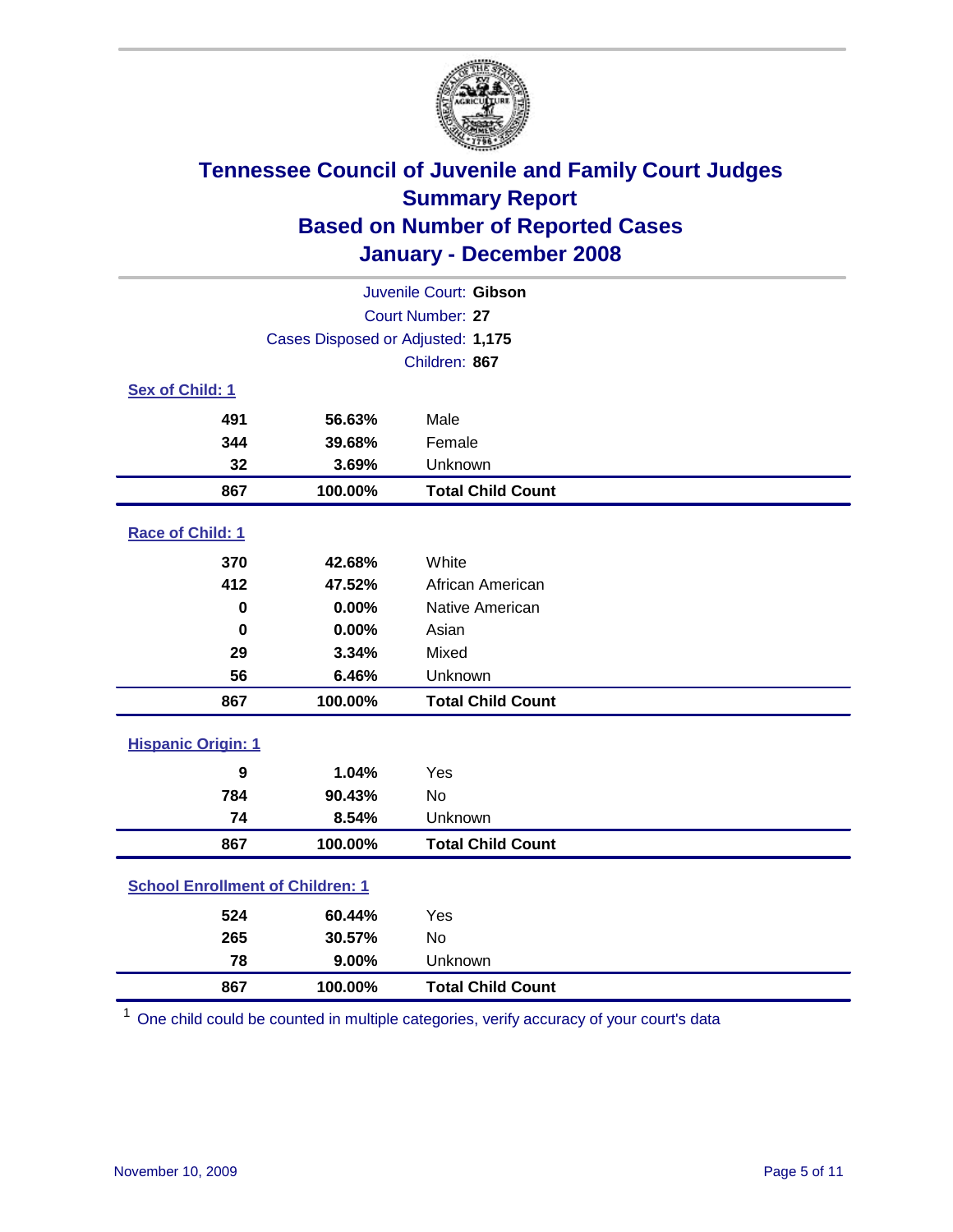

Court Number: **27** Juvenile Court: **Gibson** Cases Disposed or Adjusted: **1,175** Children: **867**

#### **Living Arrangement of Child at Time of Referral: 1**

| 867 | 100.00%  | <b>Total Child Count</b>     |
|-----|----------|------------------------------|
| 3   | 0.35%    | Other                        |
| 9   | 1.04%    | Unknown                      |
| 13  | 1.50%    | Independent                  |
| 0   | $0.00\%$ | In an Institution            |
| 4   | 0.46%    | In a Residential Center      |
| 0   | 0.00%    | In a Group Home              |
| 56  | 6.46%    | With Foster Family           |
| 1   | 0.12%    | With Adoptive Parents        |
| 98  | 11.30%   | <b>With Relatives</b>        |
| 81  | 9.34%    | With Father                  |
| 544 | 62.75%   | With Mother                  |
| 9   | 1.04%    | With Mother and Stepfather   |
| 1   | 0.12%    | With Father and Stepmother   |
| 48  | 5.54%    | With Both Biological Parents |
|     |          |                              |

#### **Type of Detention: 2**

| 1.175 | 100.00%  | <b>Total Detention Count</b> |
|-------|----------|------------------------------|
| 1     | 0.09%    | Other                        |
| 1,165 | 99.15%   | Does Not Apply               |
| 0     | $0.00\%$ | <b>Unknown</b>               |
| 0     | 0.00%    | <b>Psychiatric Hospital</b>  |
| 0     | 0.00%    | Jail - No Separation         |
| 0     | $0.00\%$ | Jail - Partial Separation    |
| 0     | 0.00%    | Jail - Complete Separation   |
| 9     | 0.77%    | Juvenile Detention Facility  |
| 0     | 0.00%    | Non-Secure Placement         |
|       |          |                              |

<sup>1</sup> One child could be counted in multiple categories, verify accuracy of your court's data

<sup>2</sup> If different than number of Cases (1175) verify accuracy of your court's data.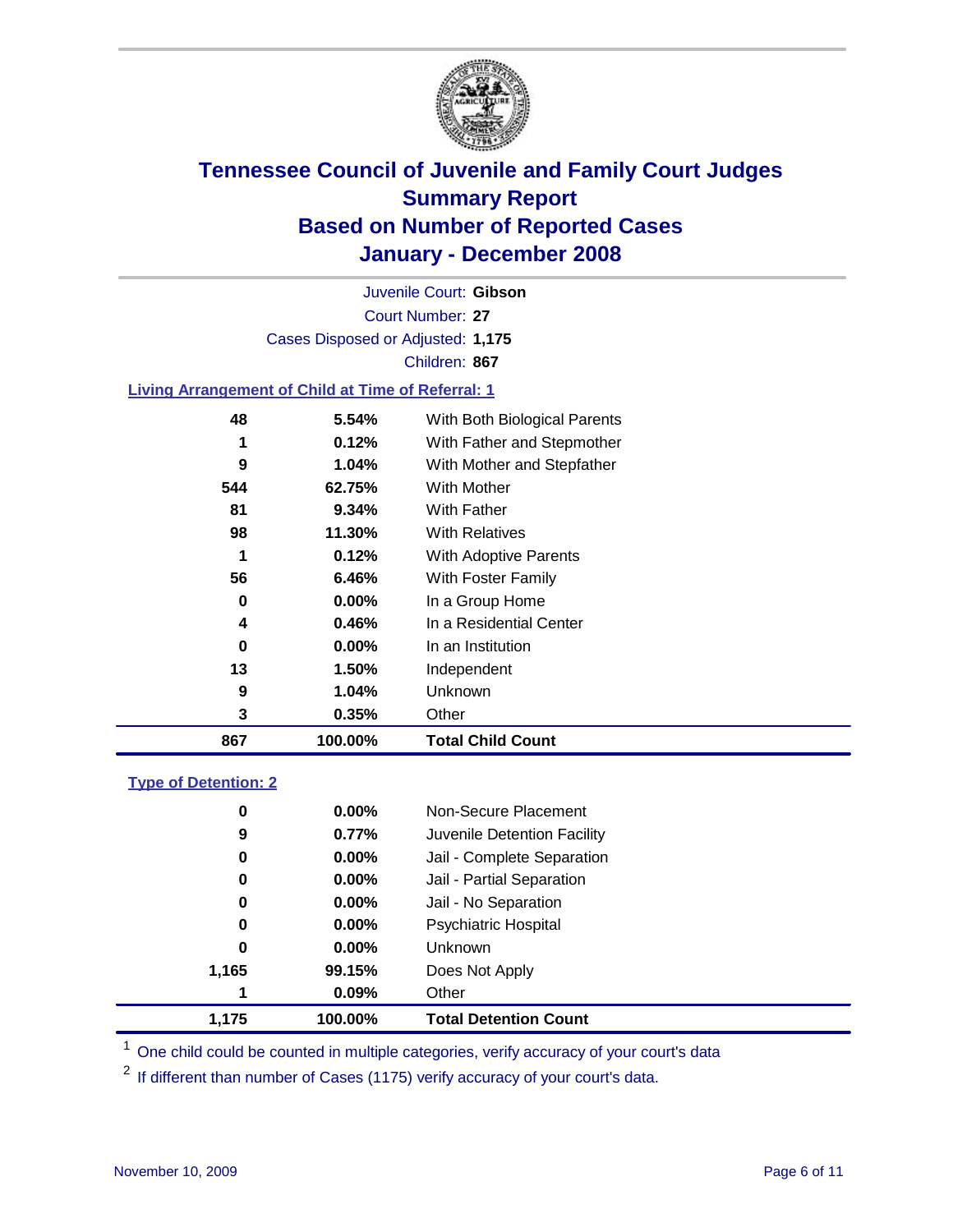

|                                                    | Juvenile Court: Gibson            |                                      |  |  |  |  |
|----------------------------------------------------|-----------------------------------|--------------------------------------|--|--|--|--|
|                                                    | Court Number: 27                  |                                      |  |  |  |  |
|                                                    | Cases Disposed or Adjusted: 1,175 |                                      |  |  |  |  |
|                                                    | Children: 867                     |                                      |  |  |  |  |
| <b>Placement After Secure Detention Hearing: 1</b> |                                   |                                      |  |  |  |  |
| 0                                                  | 0.00%                             | Returned to Prior Living Arrangement |  |  |  |  |
| 0                                                  | 0.00%                             | Juvenile Detention Facility          |  |  |  |  |
| 0                                                  | 0.00%                             | Jail                                 |  |  |  |  |
| 1                                                  | 0.09%                             | Shelter / Group Home                 |  |  |  |  |
| 0                                                  | 0.00%                             | <b>Foster Family Home</b>            |  |  |  |  |
| 6                                                  | 0.51%                             | <b>Psychiatric Hospital</b>          |  |  |  |  |
| 0                                                  | 0.00%                             | Unknown                              |  |  |  |  |
| 1,166                                              | 99.23%                            | Does Not Apply                       |  |  |  |  |
| $\mathbf{2}$                                       | 0.17%                             | Other                                |  |  |  |  |
| 1,175                                              | 100.00%                           | <b>Total Placement Count</b>         |  |  |  |  |
|                                                    |                                   |                                      |  |  |  |  |
| <b>Intake Actions: 2</b>                           |                                   |                                      |  |  |  |  |
| 1,176                                              | 86.73%                            | <b>Petition Filed</b>                |  |  |  |  |
| 101                                                | 7.45%                             | <b>Motion Filed</b>                  |  |  |  |  |
| 23                                                 | 1.70%                             | <b>Citation Processed</b>            |  |  |  |  |
| $\bf{0}$                                           | 0.00%                             | Notification of Paternity Processed  |  |  |  |  |
| 3                                                  | 0.22%                             | Scheduling of Judicial Review        |  |  |  |  |
| $\mathbf{2}$                                       | 0.15%                             | Scheduling of Administrative Review  |  |  |  |  |
| 0                                                  | 0.00%                             | Scheduling of Foster Care Review     |  |  |  |  |
| 0                                                  | 0.00%                             | Unknown                              |  |  |  |  |
| 50                                                 | 3.69%                             | Does Not Apply                       |  |  |  |  |
| 1                                                  | 0.07%                             | Other                                |  |  |  |  |
| 1,356                                              | 100.00%                           | <b>Total Intake Count</b>            |  |  |  |  |

<sup>1</sup> If different than number of Cases (1175) verify accuracy of your court's data.

<sup>2</sup> If different than number of Referral Reasons (1356), verify accuracy of your court's data.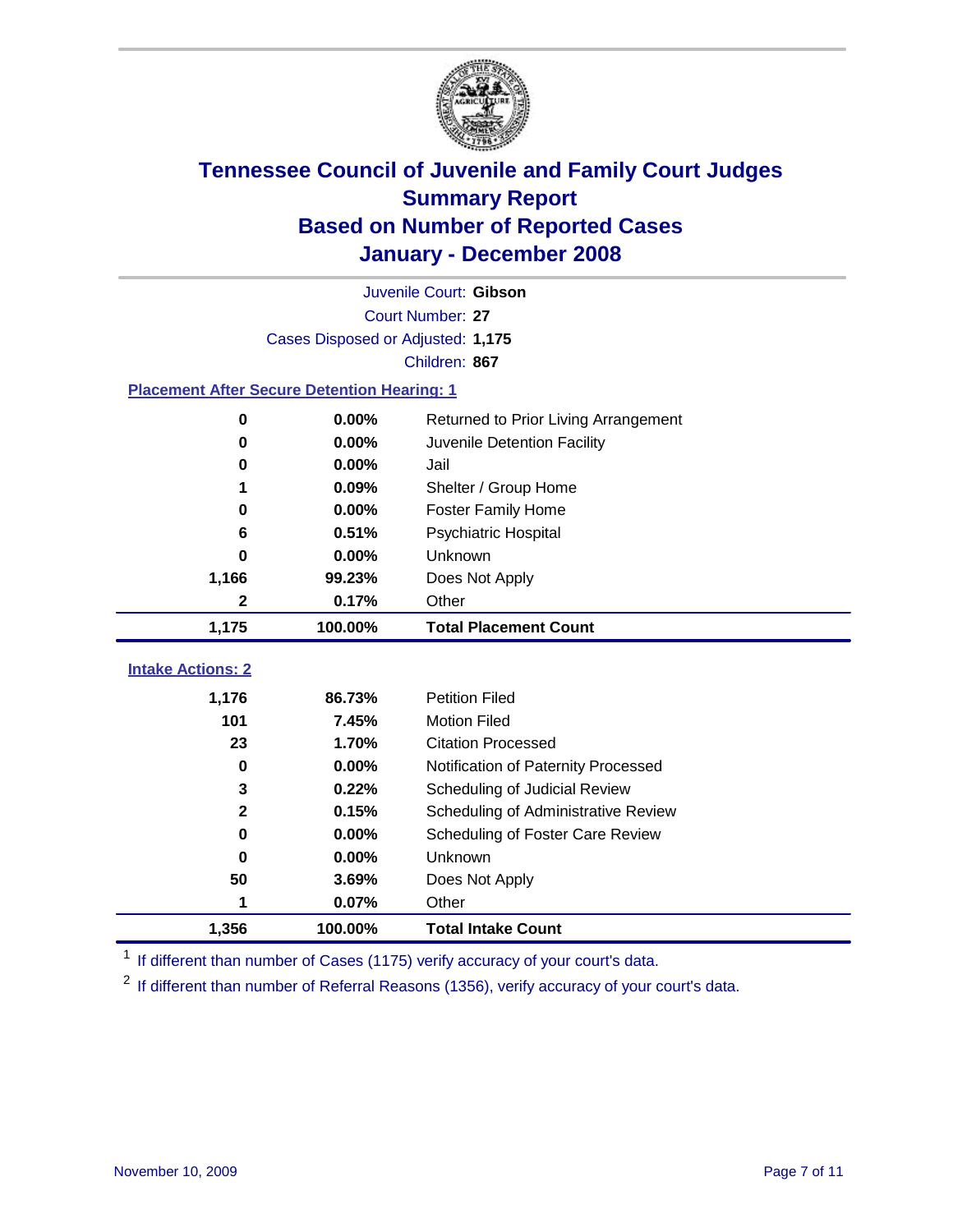

Court Number: **27** Juvenile Court: **Gibson** Cases Disposed or Adjusted: **1,175** Children: **867**

#### **Last Grade Completed by Child: 1**

| 867         | 100.00% | <b>Total Child Count</b>     |
|-------------|---------|------------------------------|
| $\mathbf 2$ | 0.23%   | Other                        |
| 101         | 11.65%  | Unknown                      |
| 8           | 0.92%   | <b>Never Attended School</b> |
| 16          | 1.85%   | Graduated                    |
| $\mathbf 0$ | 0.00%   | <b>GED</b>                   |
| $\pmb{0}$   | 0.00%   | Non-Graded Special Ed        |
| 5           | 0.58%   | 12th Grade                   |
| 31          | 3.58%   | 11th Grade                   |
| 104         | 12.00%  | 10th Grade                   |
| 85          | 9.80%   | 9th Grade                    |
| 80          | 9.23%   | 8th Grade                    |
| 47          | 5.42%   | 7th Grade                    |
| 38          | 4.38%   | 6th Grade                    |
| 35          | 4.04%   | 5th Grade                    |
| 20          | 2.31%   | 4th Grade                    |
| 15          | 1.73%   | 3rd Grade                    |
| 10          | 1.15%   | 2nd Grade                    |
| 22          | 2.54%   | 1st Grade                    |
| 24          | 2.77%   | Kindergarten                 |
| 4           | 0.46%   | Preschool                    |
| 220         | 25.37%  | Too Young for School         |

### **Enrolled in Special Education: 1**

| <b>Total Child Count</b> |  |
|--------------------------|--|
| 88<br>10.15%<br>Unknown  |  |
| 756<br>87.20%<br>No      |  |
| 23<br>Yes<br>2.65%       |  |

<sup>1</sup> One child could be counted in multiple categories, verify accuracy of your court's data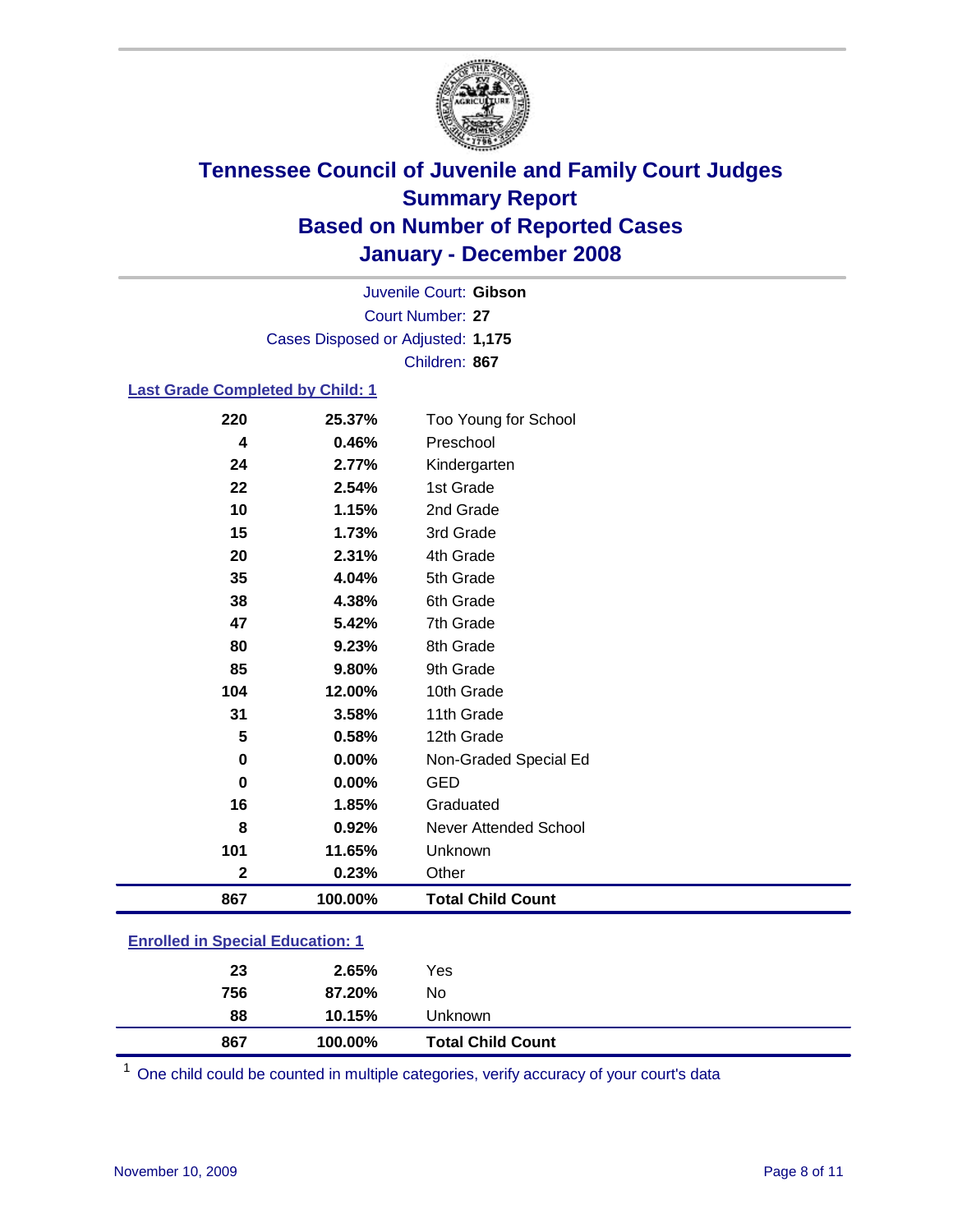

| Juvenile Court: Gibson       |                                   |                           |  |  |  |
|------------------------------|-----------------------------------|---------------------------|--|--|--|
|                              | Court Number: 27                  |                           |  |  |  |
|                              | Cases Disposed or Adjusted: 1,175 |                           |  |  |  |
|                              | Children: 867                     |                           |  |  |  |
| <b>Action Executed By: 1</b> |                                   |                           |  |  |  |
| 1,298                        | 95.72%                            | Judge                     |  |  |  |
| 6                            | 0.44%                             | Referee                   |  |  |  |
| 52                           | 3.83%                             | <b>YSO</b>                |  |  |  |
| 0                            | $0.00\%$                          | Other                     |  |  |  |
| 0                            | $0.00\%$                          | Unknown                   |  |  |  |
| 1,356                        | 100.00%                           | <b>Total Action Count</b> |  |  |  |

#### **Formal / Informal Actions: 1**

| 383   | 28.24%   | Dismissed                                        |
|-------|----------|--------------------------------------------------|
| 101   | 7.45%    | Retired / Nolle Prosequi                         |
| 228   | 16.81%   | <b>Complaint Substantiated Delinquent</b>        |
| 60    | 4.42%    | <b>Complaint Substantiated Status Offender</b>   |
| 73    | 5.38%    | <b>Complaint Substantiated Dependent/Neglect</b> |
| 0     | 0.00%    | <b>Complaint Substantiated Abused</b>            |
| 0     | 0.00%    | <b>Complaint Substantiated Mentally III</b>      |
| 10    | 0.74%    | Informal Adjustment                              |
| 51    | 3.76%    | <b>Pretrial Diversion</b>                        |
| 6     | 0.44%    | <b>Transfer to Adult Court Hearing</b>           |
| 0     | $0.00\%$ | Charges Cleared by Transfer to Adult Court       |
| 221   | 16.30%   | Special Proceeding                               |
| 101   | 7.45%    | <b>Review Concluded</b>                          |
| 78    | 5.75%    | Case Held Open                                   |
| 44    | 3.24%    | Other                                            |
| 0     | $0.00\%$ | <b>Unknown</b>                                   |
| 1,356 | 100.00%  | <b>Total Action Count</b>                        |

<sup>1</sup> If different than number of Referral Reasons (1356), verify accuracy of your court's data.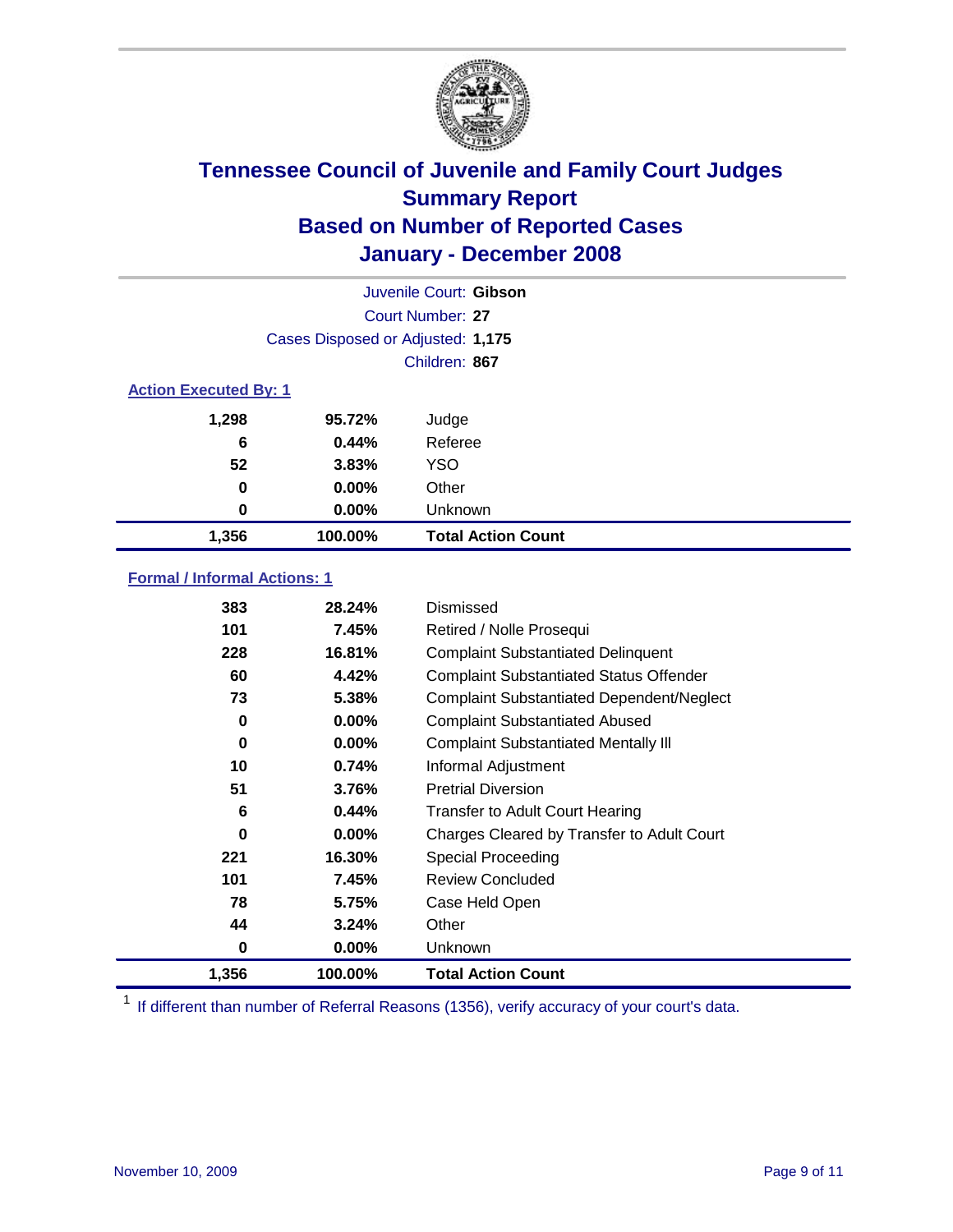

|                       |                                   | Juvenile Court: Gibson                                |
|-----------------------|-----------------------------------|-------------------------------------------------------|
|                       |                                   | Court Number: 27                                      |
|                       | Cases Disposed or Adjusted: 1,175 |                                                       |
|                       |                                   | Children: 867                                         |
| <b>Case Outcomes:</b> |                                   | There can be multiple outcomes for one child or case. |
| 364                   | 15.05%                            | <b>Case Dismissed</b>                                 |
| 103                   | 4.26%                             | Case Retired or Nolle Prosequi                        |
| 1                     | 0.04%                             | Warned / Counseled                                    |
| 75                    | 3.10%                             | <b>Held Open For Review</b>                           |
| 37                    | 1.53%                             | Supervision / Probation to Juvenile Court             |
| 49                    | 2.03%                             | <b>Probation to Parents</b>                           |
| 54                    | 2.23%                             | Referral to Another Entity for Supervision / Service  |
| 12                    | 0.50%                             | Referred for Mental Health Counseling                 |
| 4                     | 0.17%                             | Referred for Alcohol and Drug Counseling              |
| 4                     | 0.17%                             | <b>Referred to Alternative School</b>                 |
| 0                     | 0.00%                             | Referred to Private Child Agency                      |
| 1                     | 0.04%                             | Referred to Defensive Driving School                  |
| 3                     | 0.12%                             | Referred to Alcohol Safety School                     |
| 1                     | 0.04%                             | Referred to Juvenile Court Education-Based Program    |
| 2                     | 0.08%                             | Driver's License Held Informally                      |
| 0                     | 0.00%                             | <b>Voluntary Placement with DMHMR</b>                 |
| 0                     | 0.00%                             | <b>Private Mental Health Placement</b>                |
| 0                     | 0.00%                             | <b>Private MR Placement</b>                           |
| 69                    | 2.85%                             | Placement with City/County Agency/Facility            |
| 5                     | 0.21%                             | Placement with Relative / Other Individual            |
| 10                    | 0.41%                             | Fine                                                  |
| 2                     | 0.08%                             | <b>Public Service</b>                                 |
| 87                    | 3.60%                             | Restitution                                           |
| 0                     | 0.00%                             | <b>Runaway Returned</b>                               |
| 47                    | 1.94%                             | No Contact Order                                      |
| 8                     | 0.33%                             | Injunction Other than No Contact Order                |
| 0                     | 0.00%                             | <b>House Arrest</b>                                   |
| 0                     | 0.00%                             | <b>Court Defined Curfew</b>                           |
| 0                     | 0.00%                             | Dismissed from Informal Adjustment                    |
| 0                     | 0.00%                             | <b>Dismissed from Pretrial Diversion</b>              |
| 0                     | 0.00%                             | <b>Released from Probation</b>                        |
| 3                     | 0.12%                             | <b>Transferred to Adult Court</b>                     |
| 0                     | $0.00\%$                          | <b>DMHMR Involuntary Commitment</b>                   |